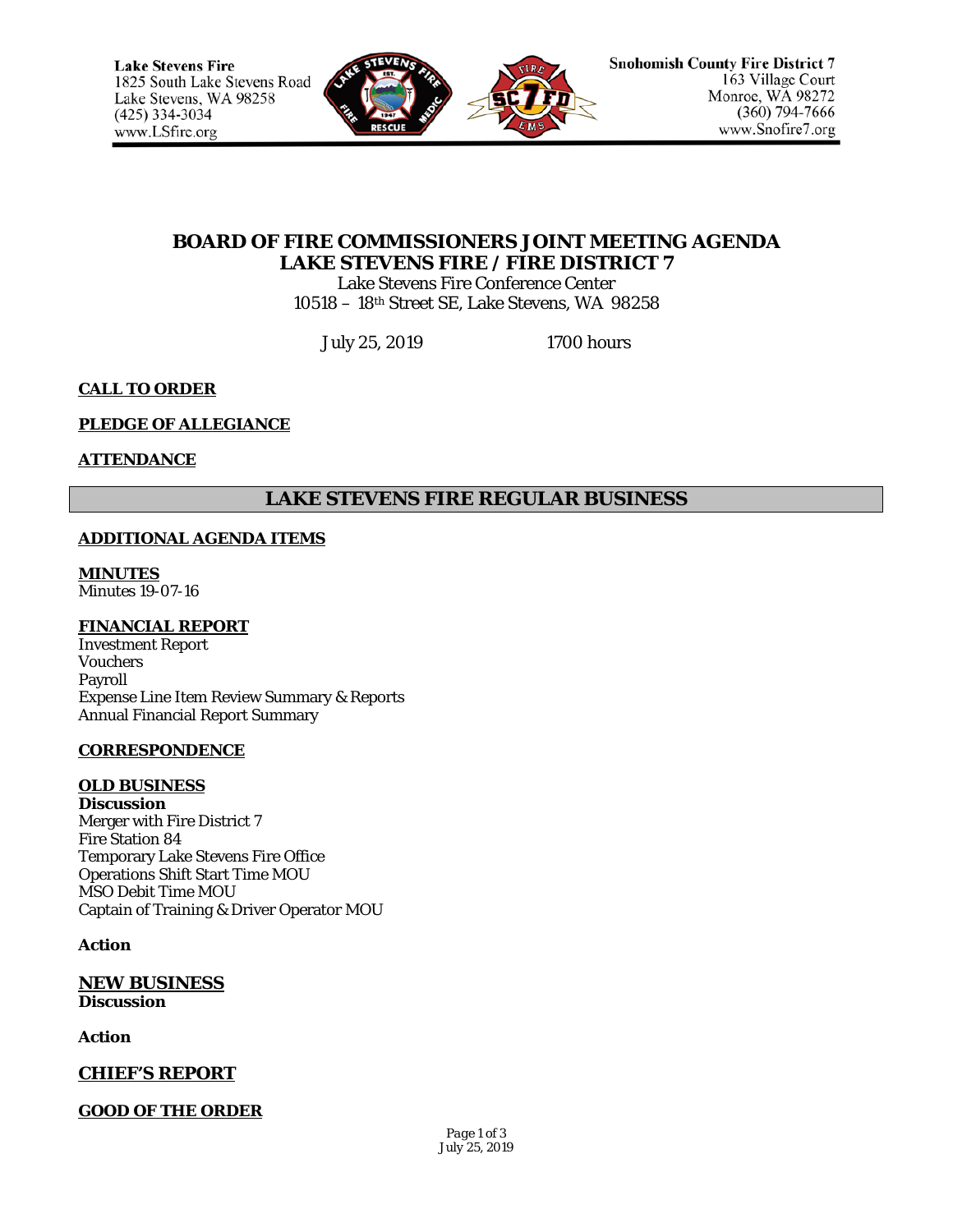

### **EXECUTIVE SESSION**

# **FIRE DISTRICT 7 REGULAR BUSINESS**

**UNION COMMENT** IAFF

Teamsters

**FIRE CHIEF REPORT** As presented

# **CONSENT AGENDA**

**Approve Vouchers** Benefit Vouchers: #19-01842; (\$164,206.64) Additional Benefit Vouchers to be available at the meeting AP Vouchers: #19-01843 through #19-01896; (\$79,539.18)

**Approve Payroll** Payroll: July 31, 2019; \$769,972.06

**Approval of Minutes** Approve Regular Board Meeting Minutes – July 11, 2019

**Secretary's Report on Correspondence** 2019-02 Recruit Class Graduation Announcement

**DISCUSSION ITEM**

Option of Fire Levy on November elections

**ACTION ITEM** Resolution on Fire Levy for November elections

### **COMMISSIONER COMMITTEE REPORTS:**

**Joint Fire Board with Mill Creek (Fay / Woolery / Waugh**): TBD **Finance Committee (Waugh / Wells / Snyder):** Dates are pending **Policy Committee (Wells / Woolery / Schaub):** TBD / Admin Bldg. **Safety Committee (Fay / Schaub):** Monday, July 22, 2019 – 18:00 / Station 71 **Risk Management (Schaub):** August 27, 2019 – 19:00 / Snohomish Co. FD 22 November 5, 2019 – 19:00 / Snohomish Co. FD 22 **Labor Negotiations (Waugh / Wells / Fay):** TBD **Shop Committee – (Snyder / Woolery / Fay**): TBD **Strategic Plan Committee – (Fay / Schaub / Wells): Capital Facilities Committee - (Schaub / Snyder / Woolery):** Station 33 Station 72 Station 32 Station 76